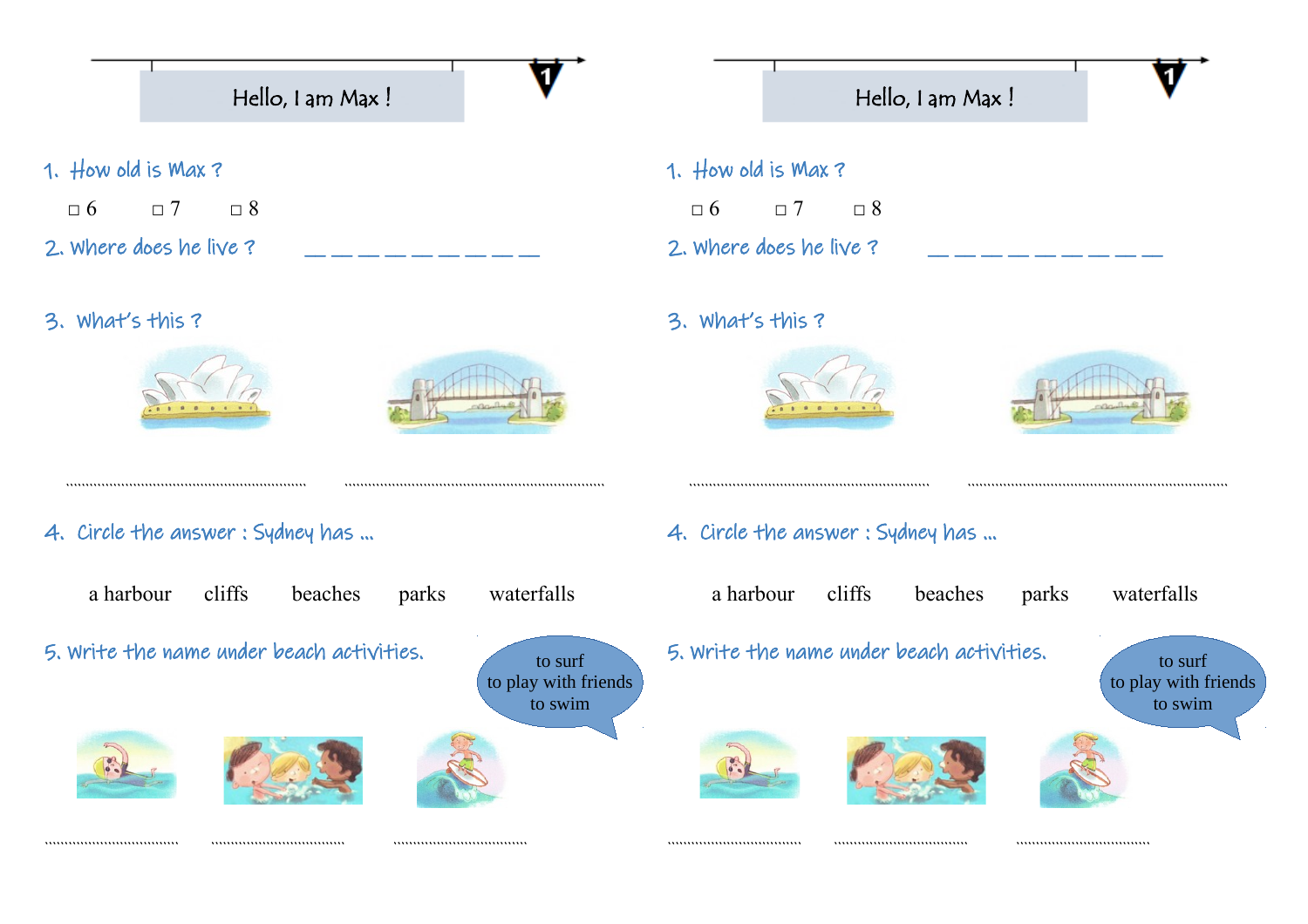# Hello, I am Max !

1. Where is Max living ?

 $\Box$  in an apartment  $\Box$  in a big house  $\Box$  in a small house

L

# 2. He has got  $\ldots$

□ one brother an one dog □ one sister and one cat

□ one sister and two cats □ one sister and two dogs

3. Look at the page 8 and 9. How many birds can you see in the backyard ?

There are ….. birds in Max's backyard.

# 4. Circle his father's job.



5. What are the names of his cats.



## 1. Where is Max living ?

 $\Box$  in an apartment  $\Box$  in a big house  $\Box$  in a small house

L

Hello, I am Max !

# $2.$  He has got  $\ldots$

 □ one brother an one dog □ one sister and one cat □ one sister and two cats □ one sister and two dogs

- 
- 

3. Look at the page 8 and 9. How many birds can you see in the backyard ?

There are ….. birds in Max's backyard.

### 4. Circle his father's job.



5. What are the names of his cats.

………………………….. and ………………………………………….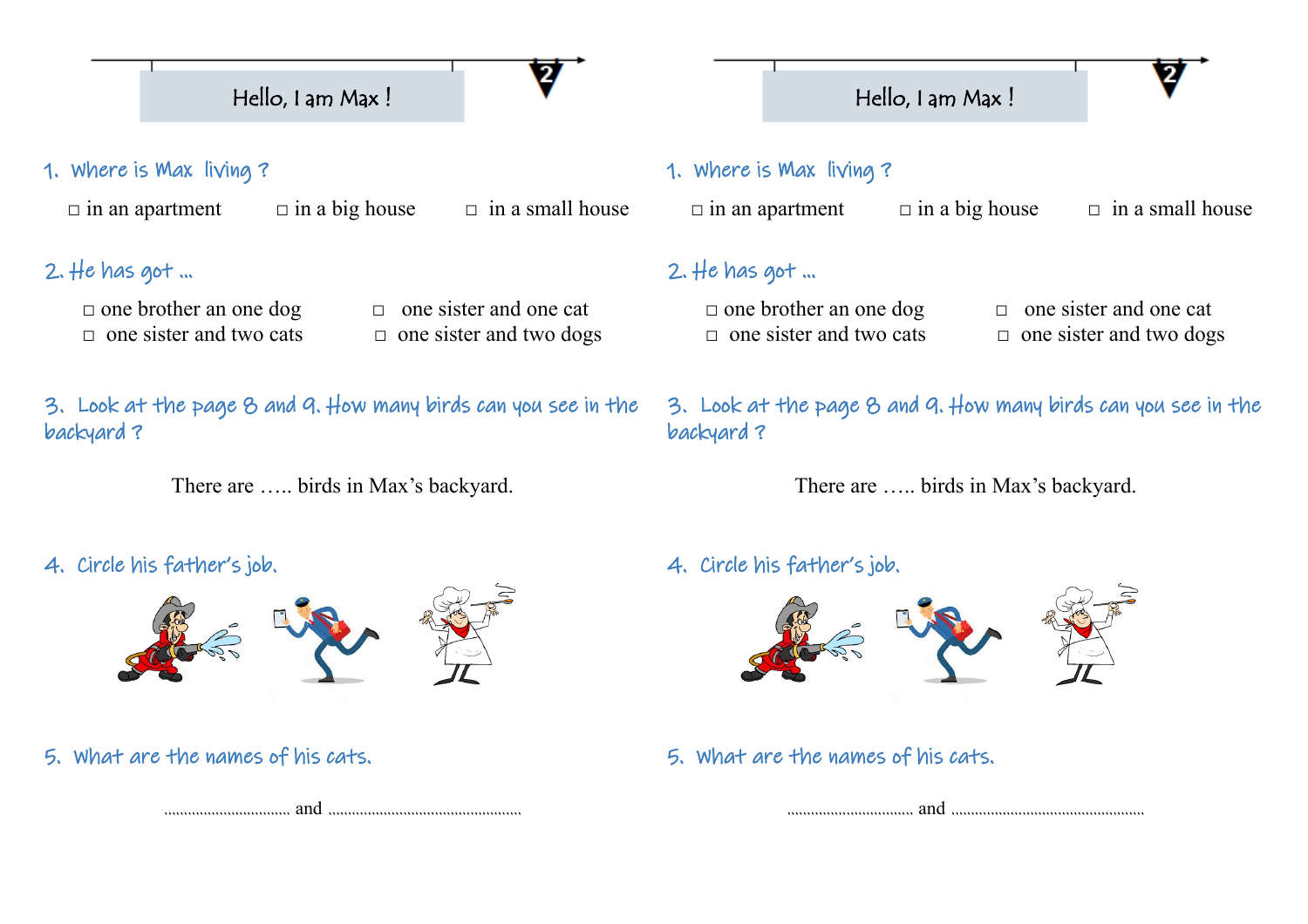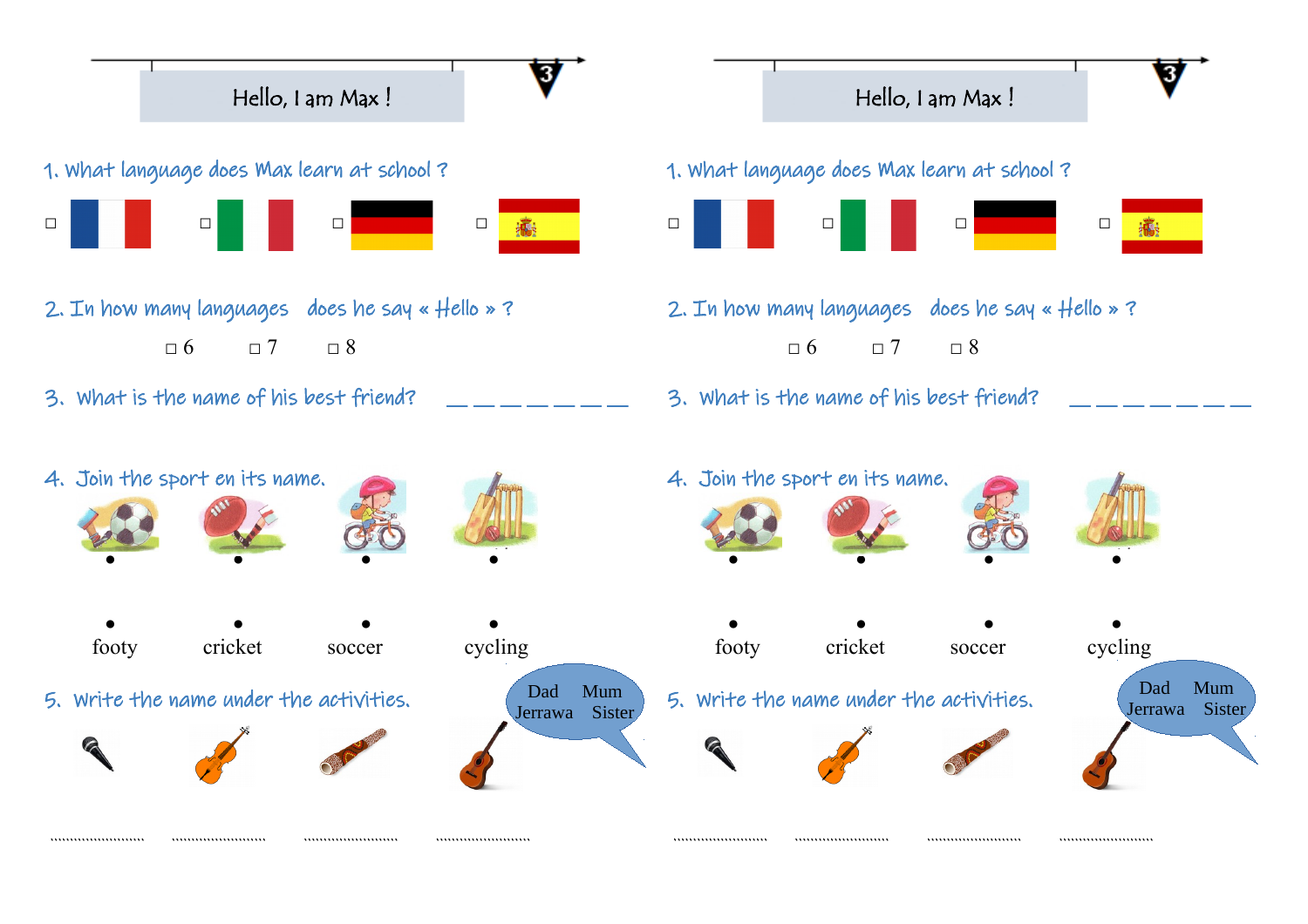

1. Every sunday, Max and his family ...

□ go to the beach.  $□$  go to the restaurant.  $□$  have a barbecue.

L

#### 2. Circle animals who can find in Australia.

| lions  | kangaroos                               | possums     | wolves  |
|--------|-----------------------------------------|-------------|---------|
| koalas | flamingos                               | kookaburras | wombats |
|        | 3. Where are they going to camp? In the |             |         |

#### 4. Write the season that Christmas commes in Australia.

Christmas comes in …......…..……..…



### 5. Draw the australian flag.



# 1. Every sunday, Max and his family ...

□ go to the beach.  $□$  go to the restaurant.  $□$  have a barbecue.

L

Hello, I am Max !

#### 2. Circle animals who can find in Australia.

| lions  | kangaroos                               | possums     | wolves  |
|--------|-----------------------------------------|-------------|---------|
| koalas | flamingos                               | kookaburras | wombats |
|        | 3. Where are they going to camp? In the |             |         |

#### 4. Write the season that Christmas commes in Australia.

Christmas comes in …......…..……..…



5. Draw the australian flag.